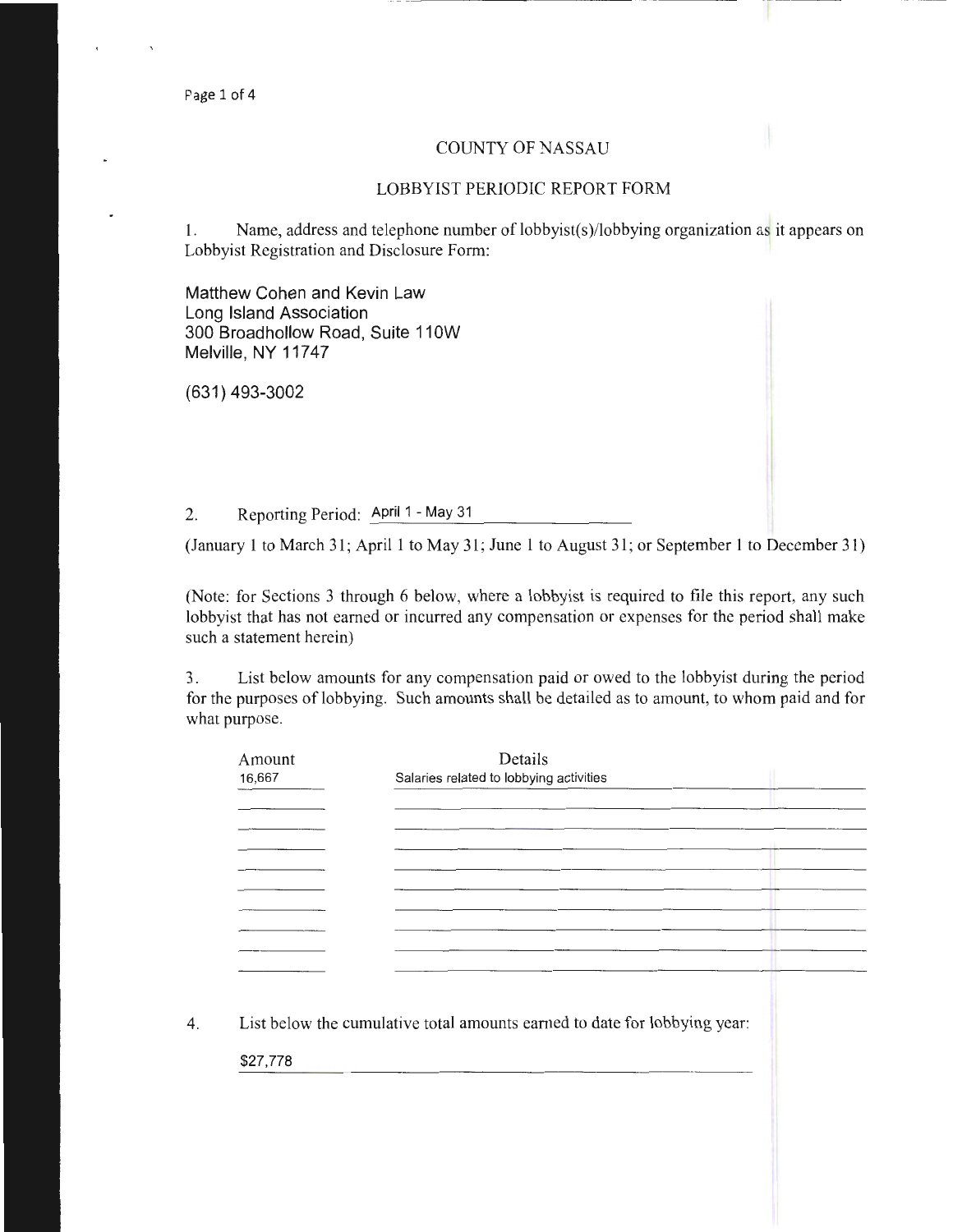Page 2 of 4

5. List below amounts for any expenses expended or incurred by the lobbyist during the period for the purposes of lobbying. Such amounts shall be detailed as to amount, to whom paid and for what purpose.

| List below the cumulative total amounts expended to date for lobbying year: |
|-----------------------------------------------------------------------------|

(In lieu of completing 7 through lO below, you may attach a copy of your Lobbyist Registration and Disclosure Form, provided the information has not changed.)

7. List whether and where the lobbyist(s)/lobbying organization is registered as a lobbyist (e.g. Nassau County, New York State):

See attached Lobbyist Registration and Disclosure Form for 7 through 10.

8. Name, address and telephone number of client(s) by whom, or on whose behalf, the lobbyist is retained, employed or designated.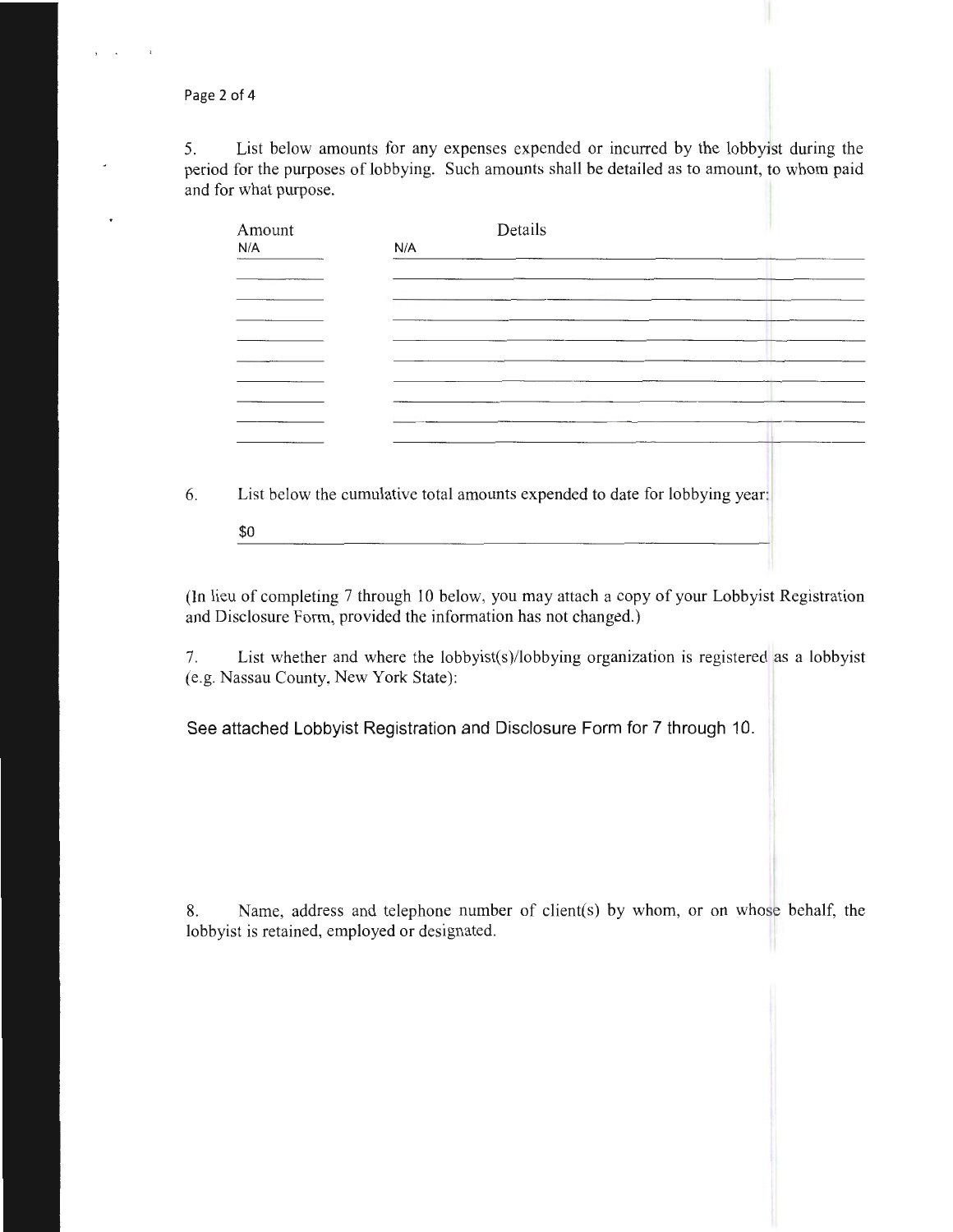Page 3 of 4

) ...

9. Describe lobbying activity conducted, or to be conducted, in Nassau County, and identify client(s) for each activity listed, during the Reporting Period.

10. The name of persons, organizations or governmental entities before whom the lobbyist has lobbied during the period.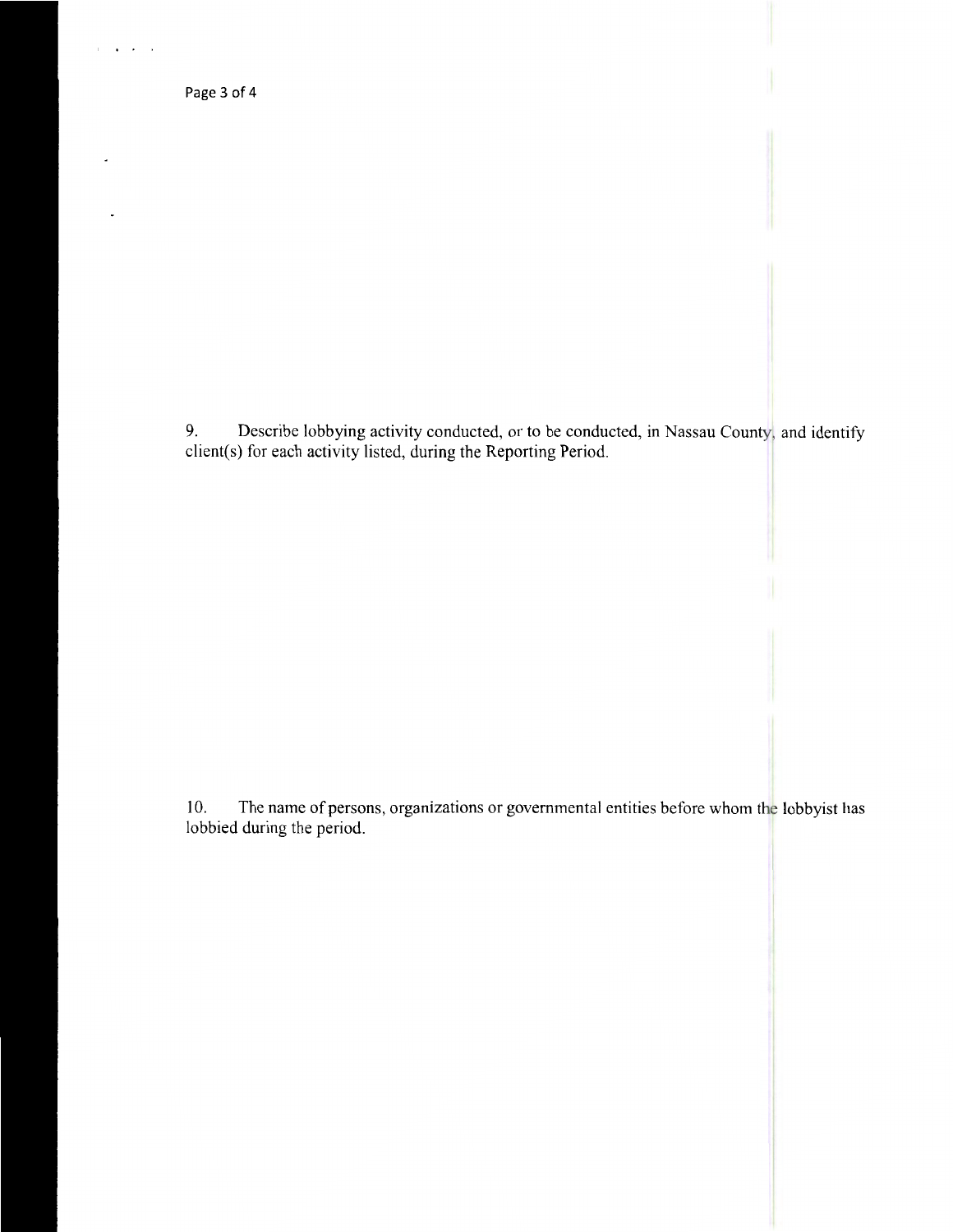Page 4 of 4

I understand that copies of this form will be sent to the Nassau County Department of Information Technology ("IT") to be posted on the County's website.

I also understand that upon termination of retainer, employment or designation I must give written notice to the County Attorney within thirty (30) days of termination.

VERIFICATION: I certify that all statements made on this statement are true, correct and complete to the best of my knowledge and belief and I understand that the willful making of any false statement of material fact herein will subject me to the provisions of law relevant to the making and filing of false instruments and will render such statement null and void.

Dated: **6/13/19** 

Signed:

**Matthew Cohen** 

Print Name:

Title:

Vice President of Government Affairs & Communications

| <b>STATE OF NEW YORK</b> |     | SS: |    |
|--------------------------|-----|-----|----|
| <b>COUNTY OF NASSAU</b>  |     |     |    |
| Sworn to before me this  |     |     |    |
| Day of                   |     |     | 20 |
|                          | LIC |     |    |

KRISTIN M. KELLY NOTARY PUBLIC-STATE OF NEW YORK No. 01KE6164022<br>Qualified In Suffolk County  $\alpha$  Qualified **in** Suffolk County  $\alpha \wedge \beta$  is a My Commission Expires April 09,  $\overline{\mathcal{F}}$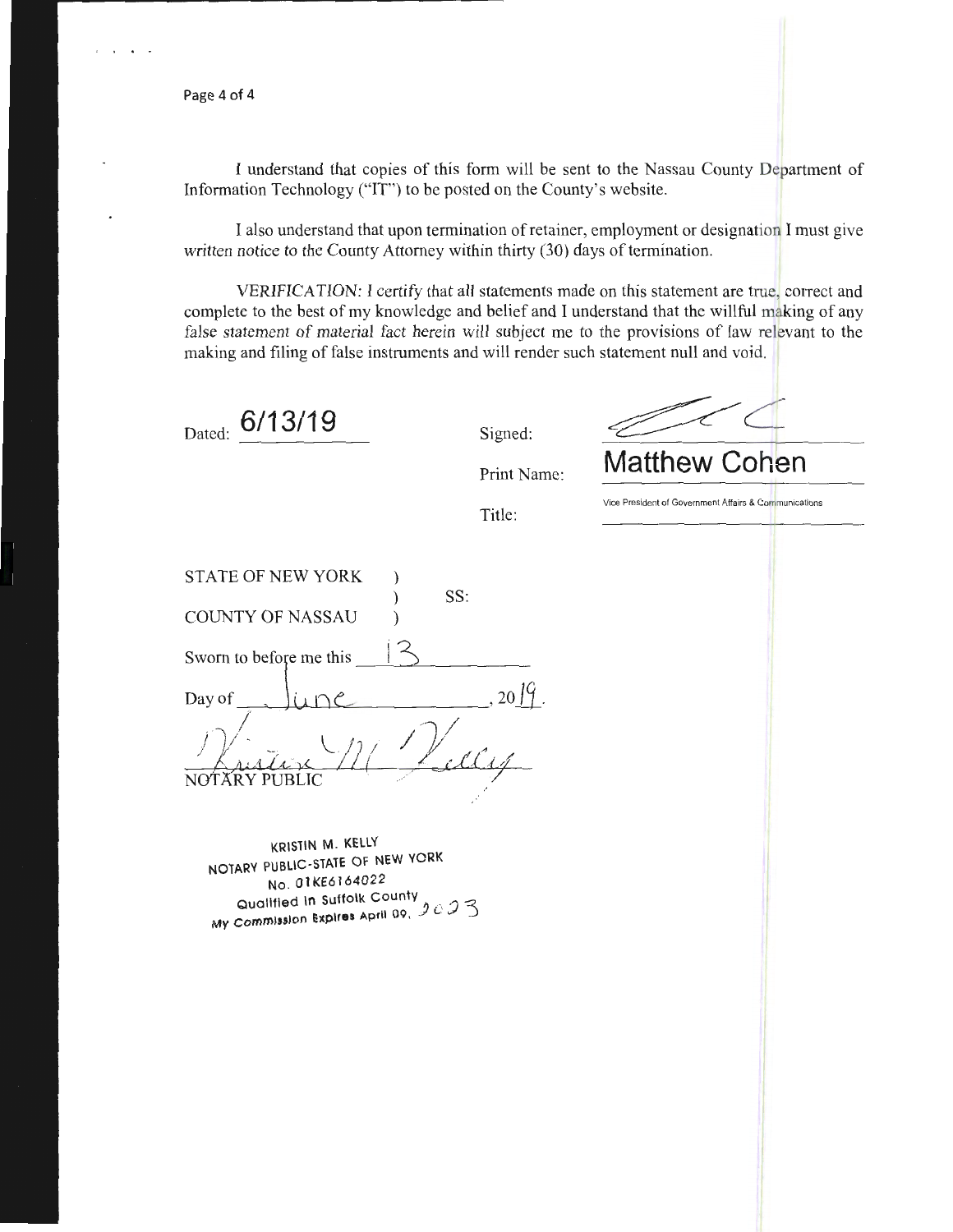Page 1 of 4

t



### COUNTY OF NASSAU

## LOBBYIST REGISTRATION AND DISCLOSURE FORM

I. Name. address and telephone number of lobbyist(s)/lobbying organization. The term "lobbyist" means any and every person or organization retained, employed or designated by any client to influence - or promote a matter before - Nassau County, its agencies, boards. commissions, department heads. legislators or committees, including but not limited to the Open Space and Parks Advisory Committee and Planning Commission. Such matters include, but are not limited to, requests for proposals, development or improvement of real property subject to County regulation, procurements. The tenn "lobbyist" does not include any officer, director, trustee, employee, counsel or agent of the County of Nassau, or State of New York, when discharging his or her official duties.

Matthew Goken and Kevin Law  $L$  org Island Association 300 BroadLollan Road, Suite 110 W  $M$ elville  $N$ 11141  $(631)$  493-3002

2. List whether and where the person/organization is registered as a lobbyist (e.g., Nassau County, New York State):

New York state Nassau Cemby

3. Name, address and telephone number of client(s) by whom, or on whose behalf. the lobbyist is retained, employed or designated:

Long Island Association<br>300 Broadhollow Road, Suite 110 W Melville NY 11747  $(631)$  493-3002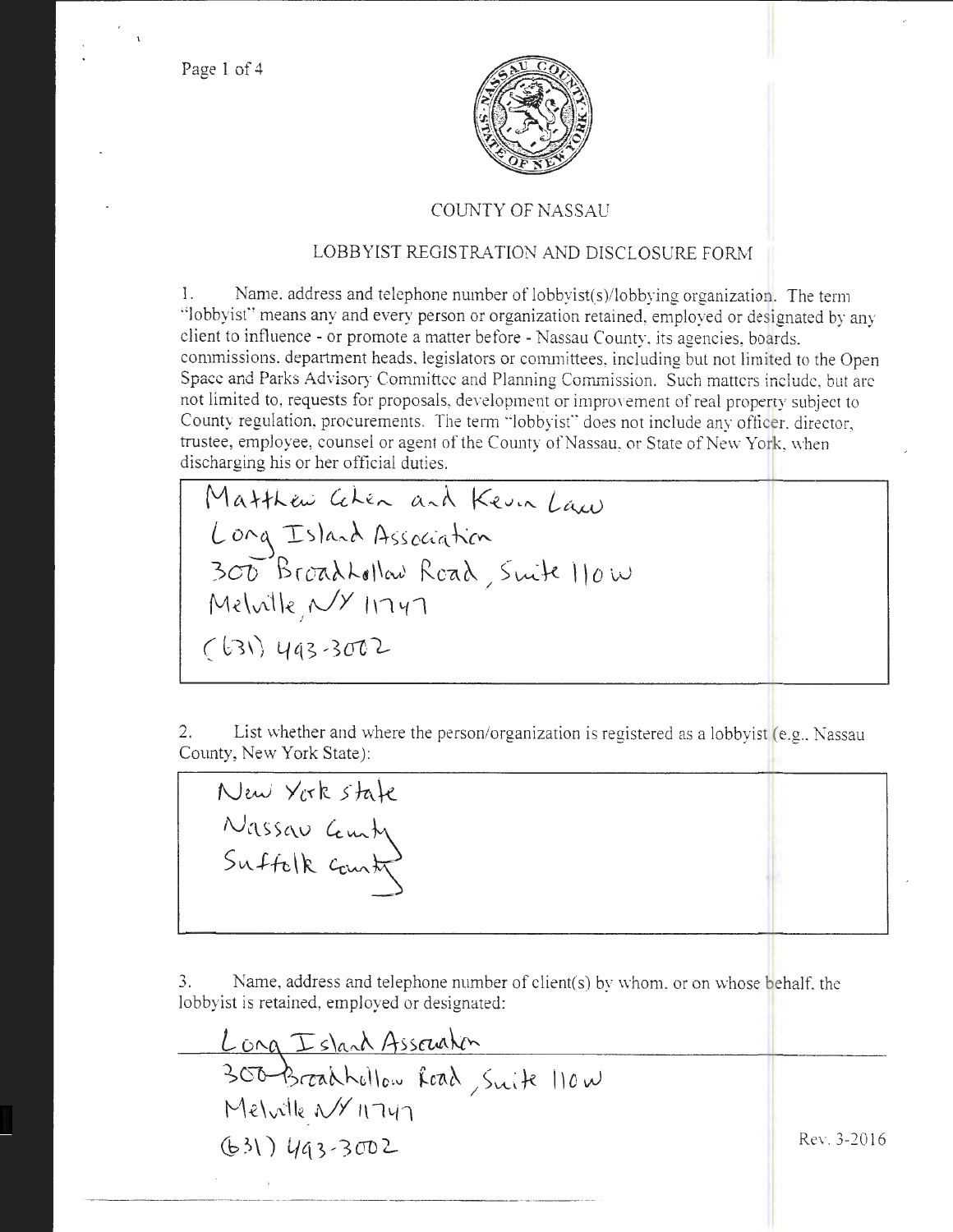Page 2 of 4

4. Describe lobbying activity conducted, or to be conducted, in Nassau County, and identify client(s) for each activity listed. **See page 4 for a complete description of lobbying activities.** 

For the Long Island Association (the client), Matthew Cubea ant Kevin Law may submit letters, testimany and /or other written correspondence, as well as Engage<br>in verbal communications regarding legislation, rules, in and by Nassau comby.

5. The name of persons, organizations or governmental entities before whom the lobbyist expects to lobby:

Nassaa camp Deentil *'(\) (\.* s '> (\ I.\ **Ce"'-**  $N$  assau  $C$ **e** in  $L_{\epsilon}$  $\sim$ legartment and Harry Heads

------------- --·------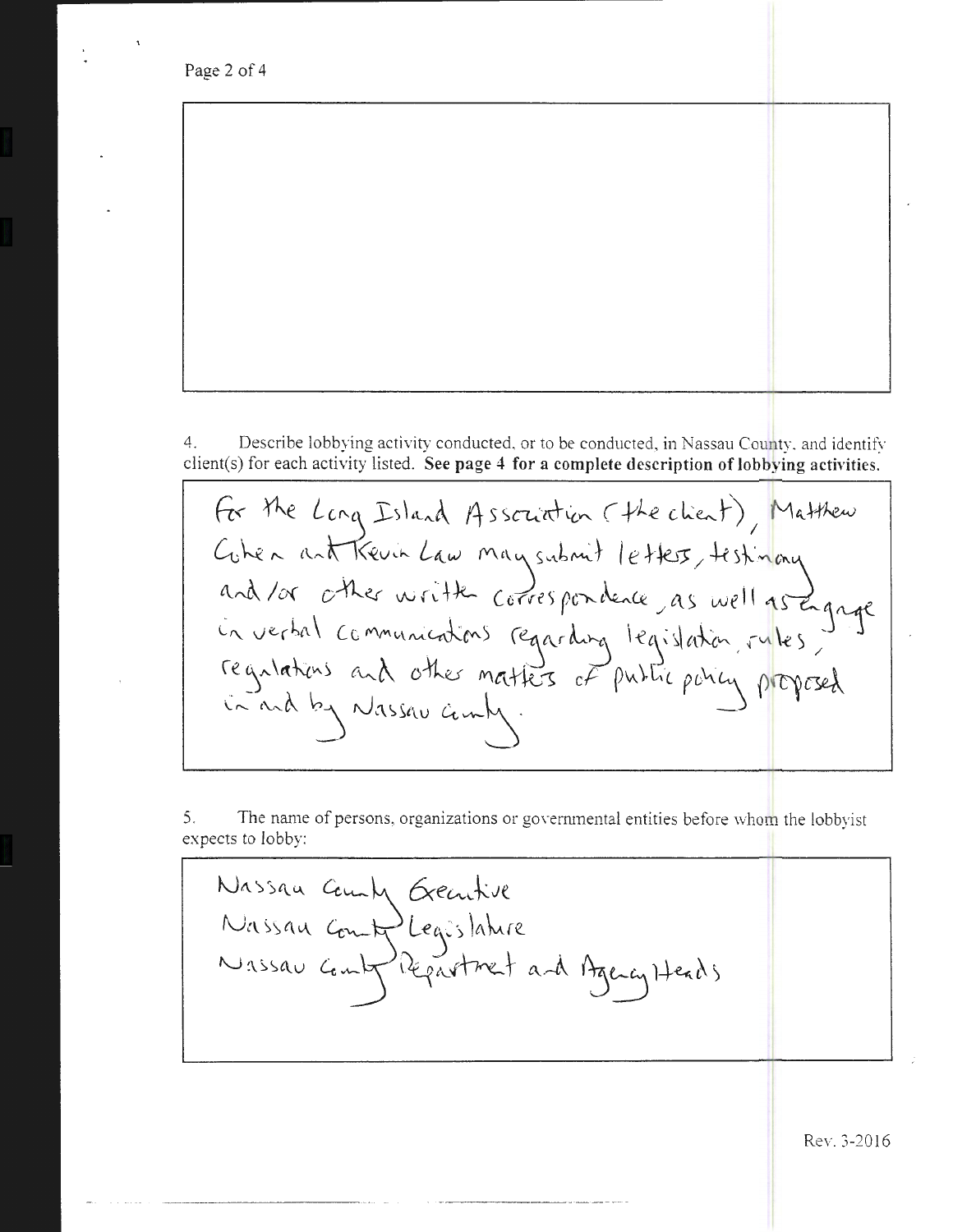Page 3 of 4

\

 $6.$  If such lobbyist is retained or employed pursuant to a written agreement of retainer or employment, you must attach a copy of such document; and if agreement of retainer or employment is oral, attach a written statement of the substance thereof. If the written agreement of retainer or employment does not contain a signed authorization from the client by whom you have been authorized to lobby, separately attach such a written authorization from the client.

7. Within the previous year, has the lobbyist/lobbying organization or any of its corporate officers provided campaign contributions pursuant to the New York State Election Law to the campaign committees of any of the following Nassau County elected officials or to the campaign committees of any candidates for any of the following Nassau County elected offices: the County Executive, the County Clerk, the Comptroller, the District Attorney, or any County Legislator? If yes, to what campaign committee? If none, you must so state:

 $N$  $\hat{\circ}$ .

I understand that copies of this form will be sent to the Nassau County Department of Information Technology ("'IT') to be posted on the County's website.

I also understand that upon termination of retainer, employment or designation 1 must give written notice to the County Attorney within thirty (30) days of termination.

VERIFICATION: The undersigned affirms and so swears that he/she has read and understood the foregoing statements and they are, to his/her knowledge, true and accurate.

The undersigned further certifies and affirms that the contribution(s) to the campaign committees listed above were made freelv and without duress. threat or anv promise of a governmental benefit or in exchange for any benefit or remuneration.

Dated:  $1/15/19$  Signed:

Print Name:

Print Name: <u>Matthew Cohen</u><br>Title: <u>Vice President of Government</u> Aft

 $A \sim A$  Connecting time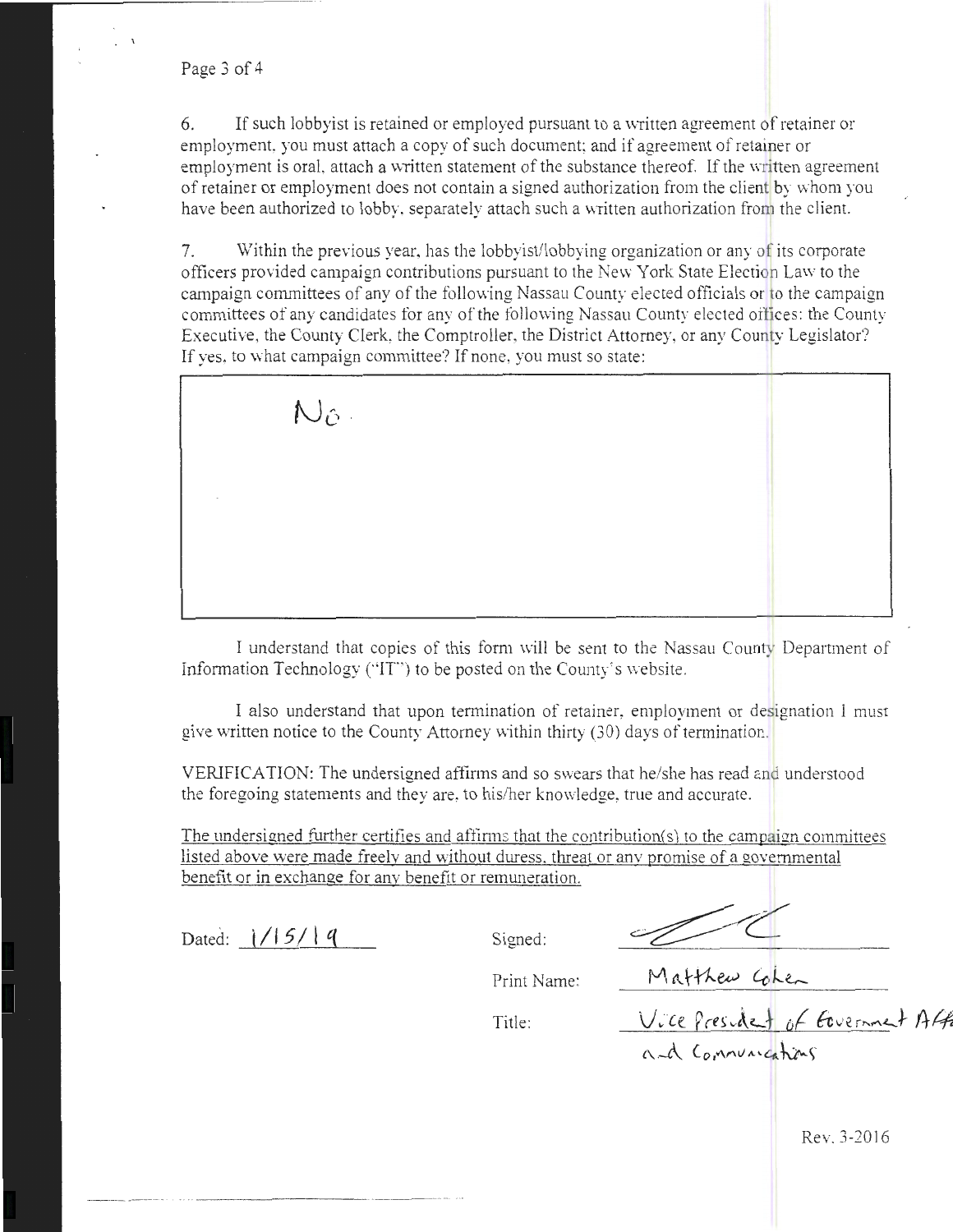### Page 4 of 4

. . '

**The term lobbving shall mean any attempt to influence:** any detennination made by the Nassau County Legislature, or any member thereof, with respect to the introduction, passage, defeat, or substance of any local legislation or resolution; any determination by the County Executive to support, oppose, approve or disapprove any local legislation or resolution, whether or not such legislation has been introduced in the County Legislature; any determination by an elected County official or an officer or employee of the County with respect to the procurement of goods, services or construction, including the preparation of contract specifications, including by not limited to the preparation of requests for proposals, or solicitation, award or administration of a contract or with respect to the solicitation, award or administration of a grant. loan, or agreement involving the disbursement of public monies: any determination made by the County Executive, County Legislature, or by the County of Nassau, its agencies, boards, commissions, department heads or committees, including but not limited to the Open Space and Parks Advisory Committee, the Planning Commission, with respect to the zoning, use, development or improvement of real property subject to County regulation, or any agencies, boards, commissions, department heads or committees with respect to requests for proposals, bidding, procurement or contracting for services for the County; any determination made by an elected county official or an officer or employee of the county with respect to the terms of the acquisition or disposition by the county of any interest in real property, with respect to a license or permit for the use of real property of or by the county, or with respect to a franchise, concession or revocable consent; the proposal, adoption, amendment or rejection by an agency of any rule having the force and effect of law; the decision to hold, timing or outcome of any rate making proceeding before an agency; the agenda or any determination of a board or commission; any determination regarding the calendaring or scope of any legislature oversight hearing; the issuance, repeal. modification or substance of a County Executive Order: or any determination made by an elected county official or an officer or employee of the county to support or oppose any state or federal legislation, rule or regulation, including any determination made to support or oppose that is contingent on any amendment of such legislation, rule or regulation, whether or not such legislation has been formally introduced and whether or not such rule or regulation has been formally proposed.

**The term "lobbying" or "lobbying activities"** docs **not include:** Persons engaged in drafting legislation, rules, regulations or rates; persons advising clients and rendering opinions on proposed legislation, rules, regulations or rates, where such professional services are not otherwise connected with legislative or executive action on such legislation or administrative action on such rules, regulations or rates; newspapers and other periodicals and radio and television stations and owners and employees thereof, provided that their activities in connection with proposed legislation, rules, regulations or rates are limited to the publication or broadcast of news items, editorials or other comment, or paid advertisements; persons who participate as witnesses, attorneys or other representatives in public rule-making or rate-making proceedings of a County agency, with respect to all participation by such persons which is part of the public record thereof and all preparation by such persons for such participation; persons who attempt to influence a County agency in an adjudicatory proceeding, as defined by § 102 of the New York State Administrative Procedure Act.